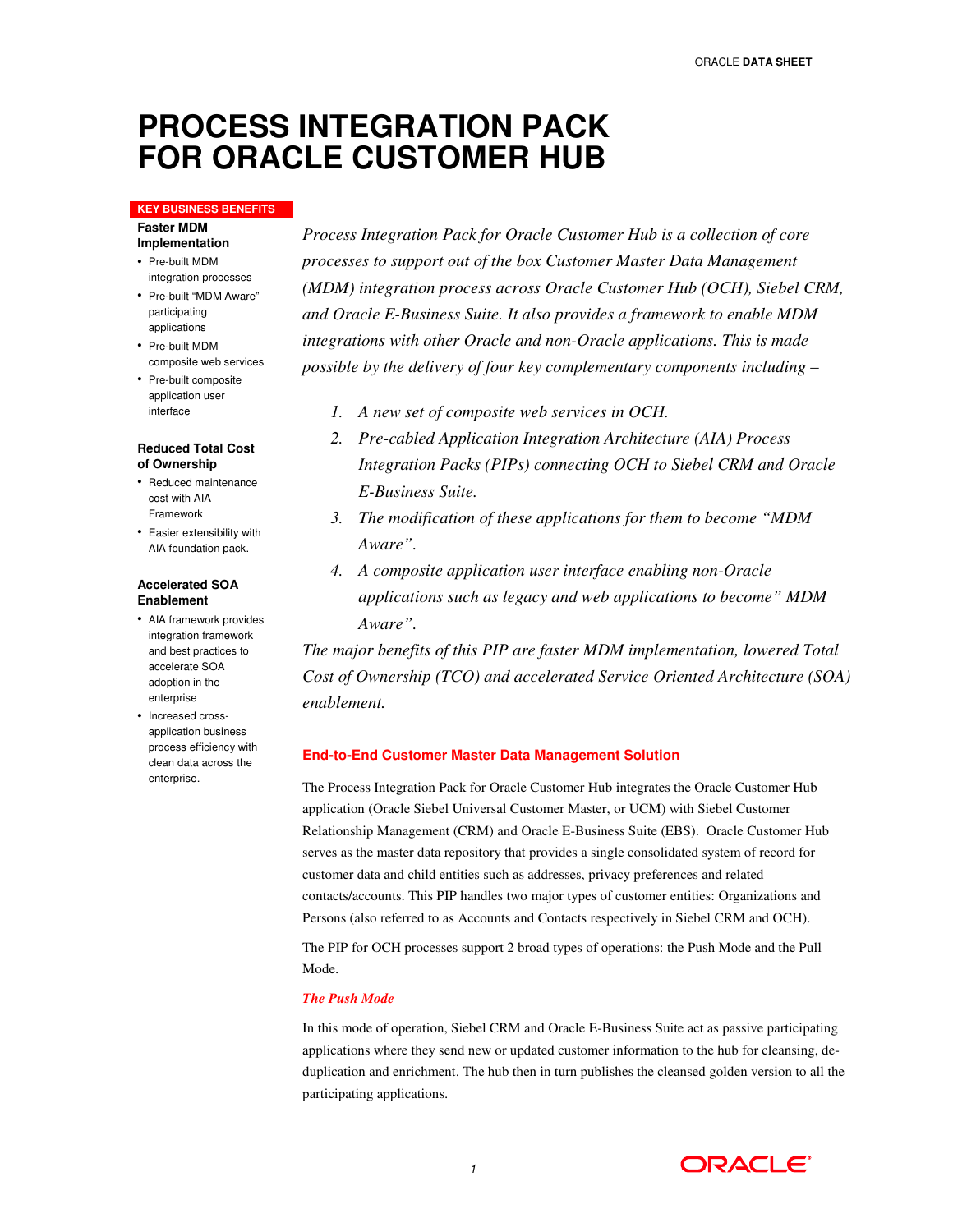The processes that operate in Push mode include the following (as illustrated in Fig. 1)

- Synchronize Organizations and Persons from Siebel CRM to OCH.
- Synchronize Organizations and Persons from OCH to Siebel CRM.
- Synchronize Organizations and Persons from OCH to Oracle EBS.
- Synchronize Organizations and Persons from Oracle EBS to OCH.
- Publish merge messages from OCH to Siebel CRM.



**Figure 1: Push Mode with Sync and Merge Process** 

The push mode flows are asynchronous. This mode of operation is non-intrusive with respect to the need to change the source and target applications. They do not assume that the hub is the data master, thereby ensuring that the authoring can be decentralized. Because of the non-intrusive character of this architecture, "push mode" MDM implementations can lead to faster MDM project delivery.

#### *The Pull Mode*

In this mode of operation, Siebel CRM and Oracle EBS interact with the hub in real time by executing synchronous integration processes at the time of data entry.

The processes that operate in Push mode include the following (as illustrated in Fig. 2)

- Match Organizations and Persons in OCH from Siebel CRM.
- Fetch Organizations and Persons in OCH from Siebel CRM
- Sync Organizations and Persons between Siebel CRM, Oracle E-Business Suite and OCH.



**Figure 2: Pull Mode: Match and Fetch Process** 

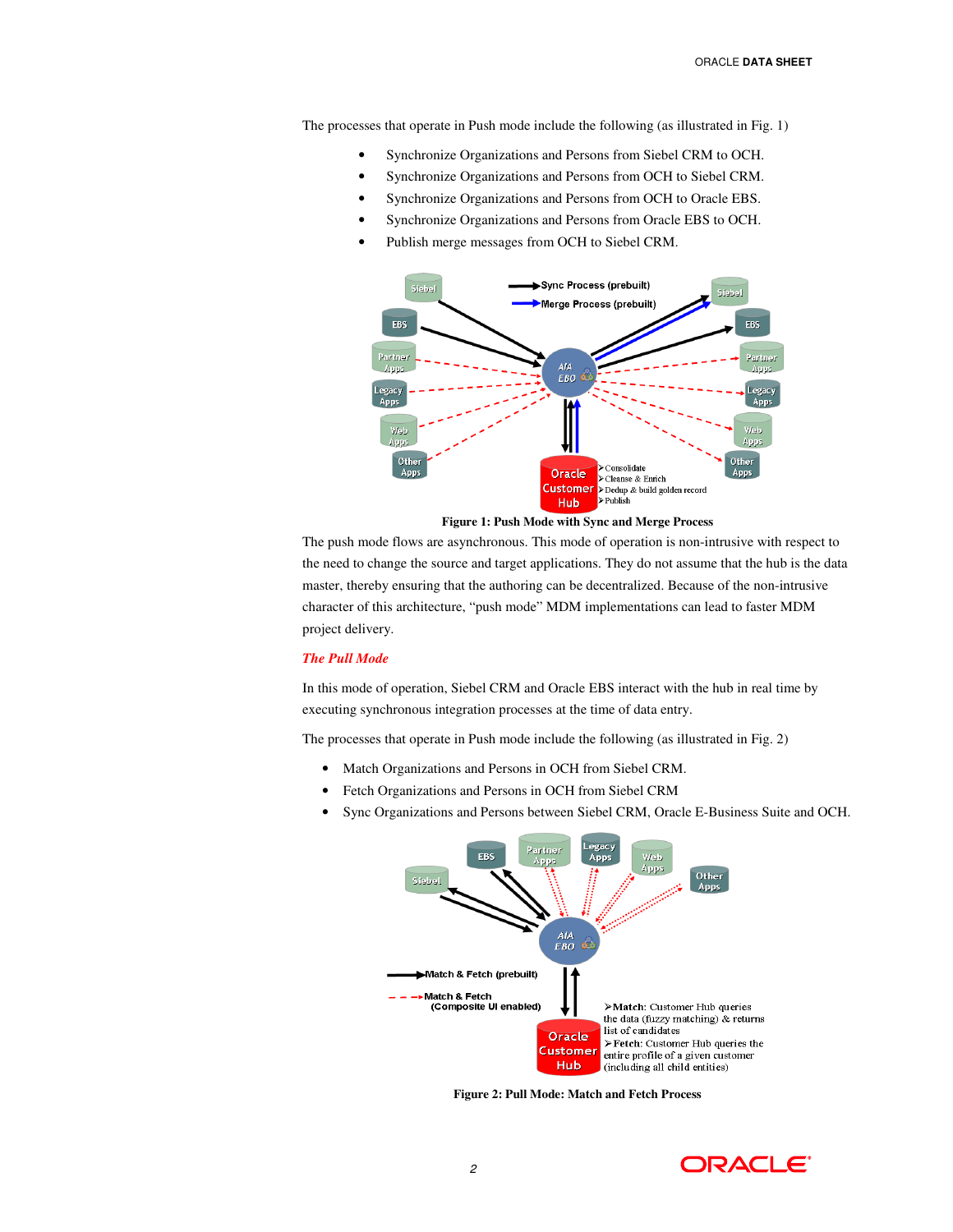The Pull mode processes are synchronous and enable a real-time interaction between Siebel CRM, Oracle E-Business Suite and OCH. Through these processes the consuming applications have on-demand access to the source of truth for customer data and hence allow duplicate data prevention and capture of the right data at the time of entry. The push mode is usually more complex to implement, as it requires an intrusive integration with the edge applications. In this overall solution, Oracle is providing out of the box Siebel CRM and Oracle E-Business suite as "MDM aware" applications.

#### **"MDM Aware" participating applications**

In order to enable the overall end-to-end MDM pre-cabled solution, Oracle enhanced both Siebel CRM and Oracle E-Business Suite to make these applications "MDM Aware". An "MDM aware" application is an application that supports its original functions yet behaves such that an external system can hold its master information. This solution significantly reduces the complexity of enabling an interaction between Siebel CRM, Oracle E-Business suite and OCH.

#### **Composite SOA based web services in OCH**

Another key component of the overall solution is the new set of composite web services developed to support the flows described above. They include Party Create, Read, Update and Delete (CRUD) services, Outbound Publish Party service, Original System Reference (crossreference) services and the Match service amongst others. These services enable Oracle Customer Hub to support better end-to-end flows. Unlike traditional hubs of the MDM market, these services eliminate the work required to build custom composite interfaces orchestrating multiple fine-grained web services.

#### **Composite Application User Interface**

Finally in order to support the ability to enable non-Oracle and legacy applications to become "MDM Aware", Oracle is providing a composite application user interface that is easily embeddable in these systems. This user interface layer, which is easily customizable, allows an out of the box integration with the hub to support the match and fetch processes detailed above. The only remaining gap to be filled during the implementation is the transformation between the AIA Enterprise Business Object (EBO) and the legacy application. Please note that in this release the composite application UI is used to enable E-Business Suite as an "MDM Aware" application. Figure 3 illustrates the use of composite application UI to connect to any non-oracle application.



**Figure 3: Composite UI for Match & Fetch**